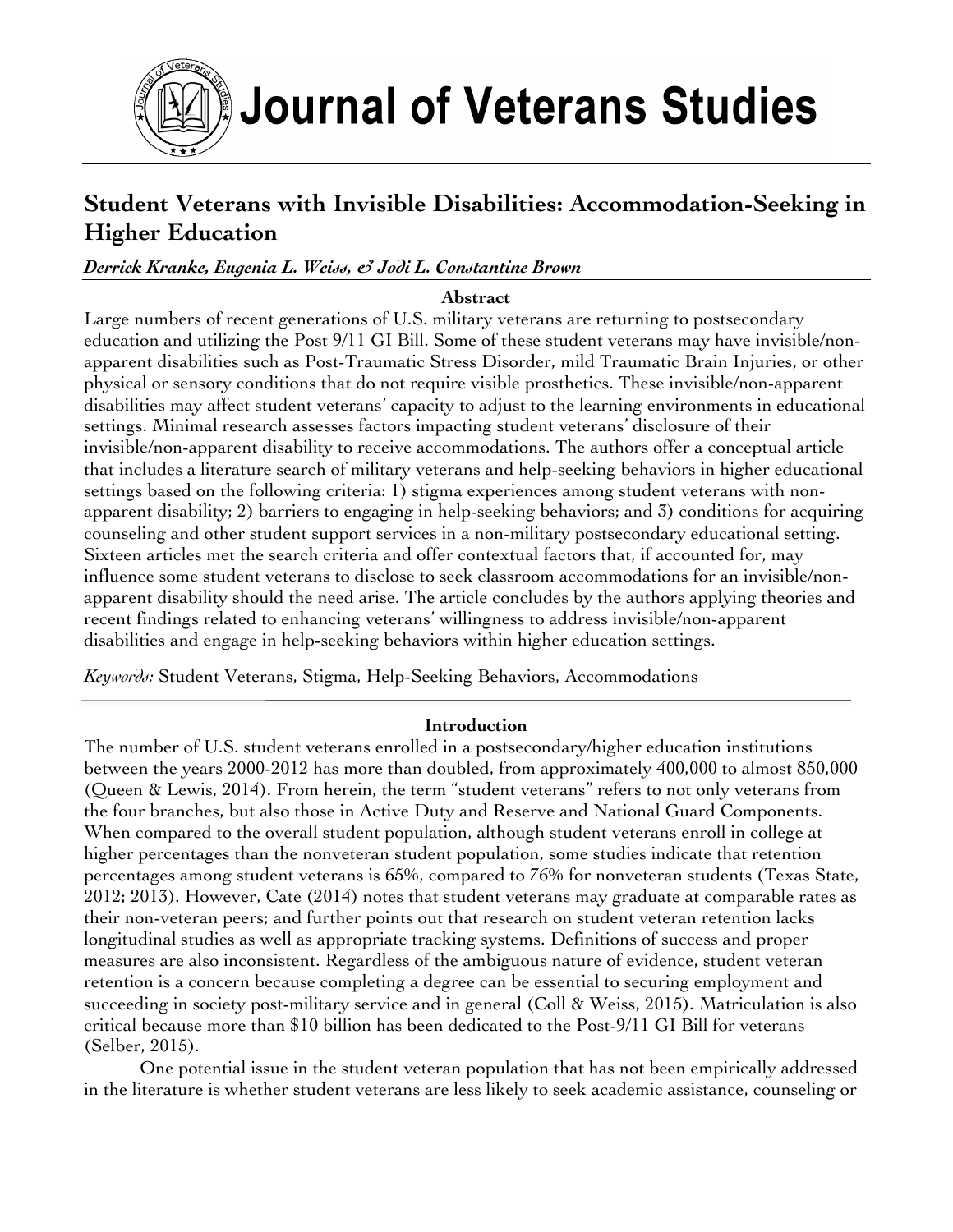disability services for invisible/non-apparent disabilities. For purposes of this article, "invisible/nonapparent disabilities" will refer to invisible injuries such as Post-Traumatic Stress Disorder [PTSD] or mild Traumatic Brain Injury [mTBI], or other physical or sensory conditions that do not require the use of visible prosthetics. Twelve to 30% of returning veterans have non-apparent service related disabilities, such as PTSD and/or mTBI (Higgins et al., 2014). Disclosure among non-veteran students is somewhat low in the college setting; a nationally representative sample of 35% of postsecondary students disclosed their mental health disability to a campus official (Newman & Madaus, 2015). That statistic may demonstrate that traditional methods aiding student veterans and non-veteran students may be ineffective. Applying existing exploratory research findings from nonveteran students (Kranke et al., 2013) suggests that non-veteran students with a mental health disability are reluctant to disclose for the following concerns related to stigma: 1) fear of a negative perception from their professor(s); 2) concerns about being treated differently than peers; and 3) the desire to feel autonomous. Furthermore, various prior studies have indicated that the reasons for the hesitancy in disclosing include lack of self-advocacy skills, concerns about fair treatment from the institution, concerns about faculty perceptions, and lack of knowledge with regards to disability laws and campus services (Carney et al., 2007; Thoma, Baker & Saddler, 2002).

Shackelford (2009) suggests that student veterans may be more often hesitant to self-disclose disabilities acquired during military service, and if they have recently acquired a disability, they may also not be aware of the accommodations available to them (Kim  $\alpha$  Cole, 2013). Thus, if students with invisible/non-apparent disabilities in the general population are hesitant to disclose and seek accommodations, then we hypothesize that student veterans with non-apparent disabilities (particularly those involving mental health that are commonly stigmatized) could be even more reluctant to disclose due to the influence of military cultural factors.

During military training, service members are instilled with values such as to pull oneself up by one's bootstraps, and asking for help for emotional challenges may be a sign of weakness. "There are issues of understanding the unique concerns of disclosure among student veterans due to the previous perceived stigma associated with identification of special needs while serving in the military" (Selber, 2015, p. 144). Therefore, we hypothesize that some student veterans may delay their disclosure of a non-apparent disability, or be less apt to disclose at all, in order to receive classroom accommodations due to the internalization of some military cultural norms and the stigma associated with help-seeking behaviors. Vacchi and Berger (2014) note that this military socialization establishes them as non-traditional students even if they are of similar age to their non-veteran college-attending counterparts. Previous research established that non-traditional students (such as those who work full-time or are older) use fewer university services, including disability services, than their younger, non-employed counterparts (Gilardi & Guglielmetti, 2016).

Student veterans are a unique population in postsecondary educational settings because of contextual factors related to their life experience prior to being in the classroom. For instance, they have likely travelled outside of the U.S. and have more exposure to different lifestyles than their nonveteran peers. In addition, student veterans may have experienced multiple traumas associated with combat, such as being wounded, or losing close friends, among others.

Besides life experience, cultural factors also impact the veterans' learning experience. Fiftyseven percent of postsecondary institutions reported that they give some level of programming to assist student veterans (Cook & Kim, 2009); however, the evidence on how effective these programs are in meeting the needs of student veterans in the long run towards degree completion is yet to be fully investigated with rigorous research methods. Some student veterans have difficulty interacting with other non-veteran students and/or faculty and staff because these individuals, from the student veteran perspective, cannot identify with or appreciate veterans' experience of serving for their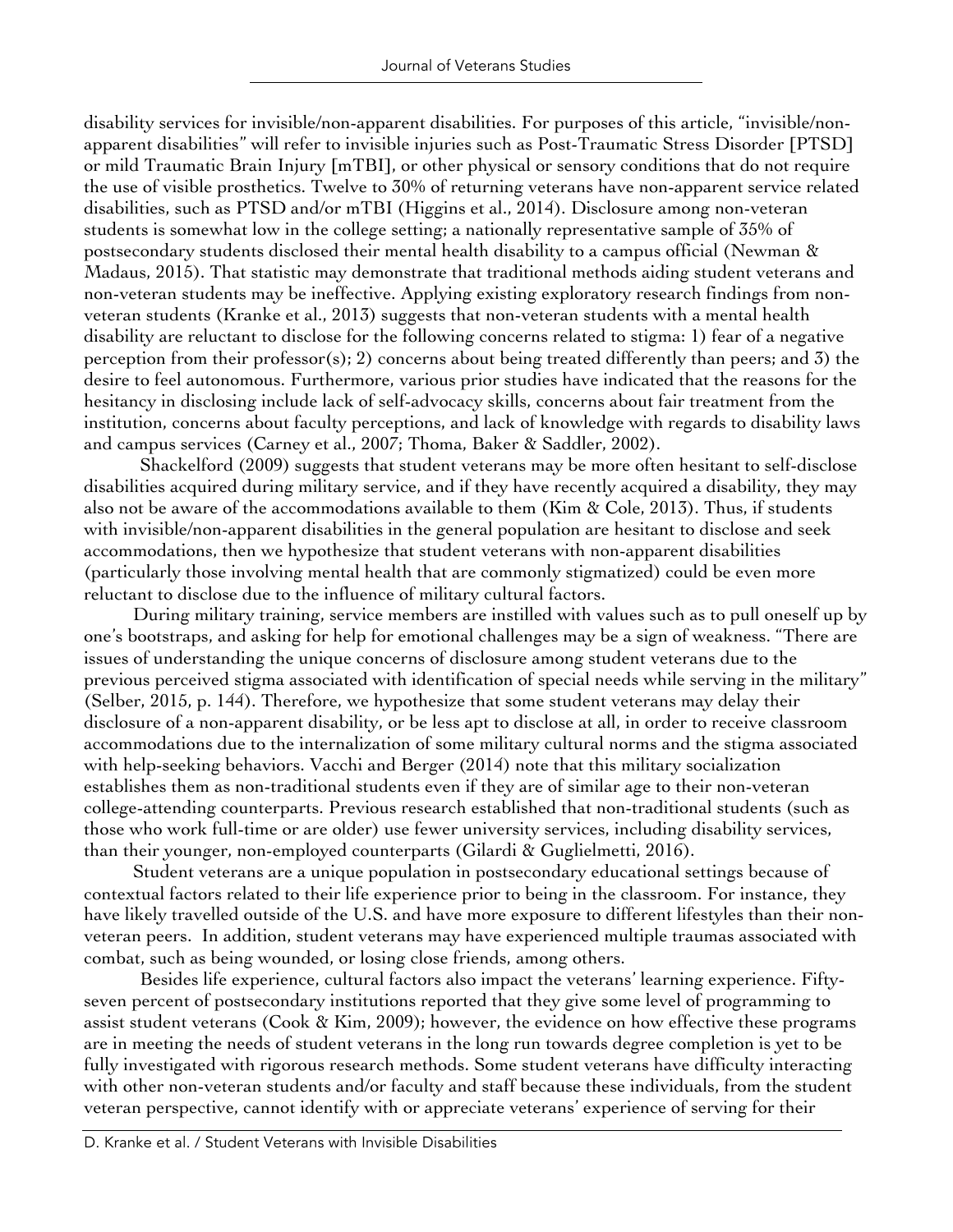country (Greden et al., 2010). The lack of university cultural competence with regards to military culture is multi-faceted as student veterans may tend to isolate, which can make meaningful contributions to class and group projects more difficult (Kranke, Saia, Gin, Heslin & Dobalian, 2016). In addition, student veterans may be reluctant to utilize campus services because of perceptions that the staff and professionals cannot empathize with the veterans' situation (Selber, 2015).

Providing an optimal learning experience in institutions of higher learning for veterans is significant because they bring traits and skills that speak to unique strengths, including grit, perseverance, team work, camaraderie, loyalty to fellow military veterans, refusal to give up in the face of adversity, and a sense of responsibility that includes serving others (Kranke et al., 2017; Cook, 2004). These traits could be considered strengths in achieving goals associated with completing missions, as well as delegating responsibility within high-stake projects, which can be more than favorable traits in college completion.

#### **Framework**

The findings of Kranke et al. prior exploratory research (Kranke, Taylor, Jackson, Floersch & Anderson-Fye, 2013) demonstrates the lead author's experience in this realm, increasing credibility or validity. Kranke et al. (2013) identified factors that impact the trajectory of non-veteran college students with a mental health disability to navigate the accommodations process. Results revealed that students made the decision whether or not to disclose under one of the following four conditions:

1) Fear that their mental health disability will greatly impact functioning critical to academic achievement: Some students disclosed in the beginning of the term out of fear that their disability and symptoms would exacerbate. Some students also disclosed when their disability impacted their ability to function in the classroom.

2) The stability of their mental health disability: Some students did not believe their disability would interfere with their ability to focus on their academics, therefore, did not feel it necessary to disclose their disability. They wanted to have a safety net available only if necessary.

3) Some students did not disclose for fear of a negative perception from their professor(s) and/or concerns about being treated differently than peers; and

4) Some students did not disclose because of a desire to feel autonomous.

It is worth stating that not all non-veteran students in the aforementioned study disclosed their mental health disability, and that some of those who did not disclose reported being academically successful without utilizing accommodations. The current paper will focus on the third and fourth aspects—as they relate to stigma—and how student veterans can overcome stigma barriers to navigate the accommodations process. We further add to the current literature by expanding the operational definition of invisible/non-apparent disability to include mild TBI and other physical or sensory conditions that do not require visible prosthetics because they have become much more prevalent among this generation of student veterans.

This more inclusive conceptualization of invisible disabilities sheds light on an understudied topic critical to promoting student veteran persistence. This paper builds upon the factors that impact the decisions of students with disabilities in the college setting to disclose to receive classroom accommodations. More research is needed on how to aid student veterans with invisible/nonapparent disabilities commonly linked to challenges in learning (Glover-Graf, Miller, & Freeman, 2010). Proposed modifications can then inform approaches to mitigate stigma in this student population and provide the appropriate institutional supports.

Previous research (Kranke et al., 2017; Dickstein, Vogt, Handa, & Litz, 2010; Sayer, Carlson, & Frazier, 2014) indicates that veterans have the potential to engage in adaptive and flexible thinking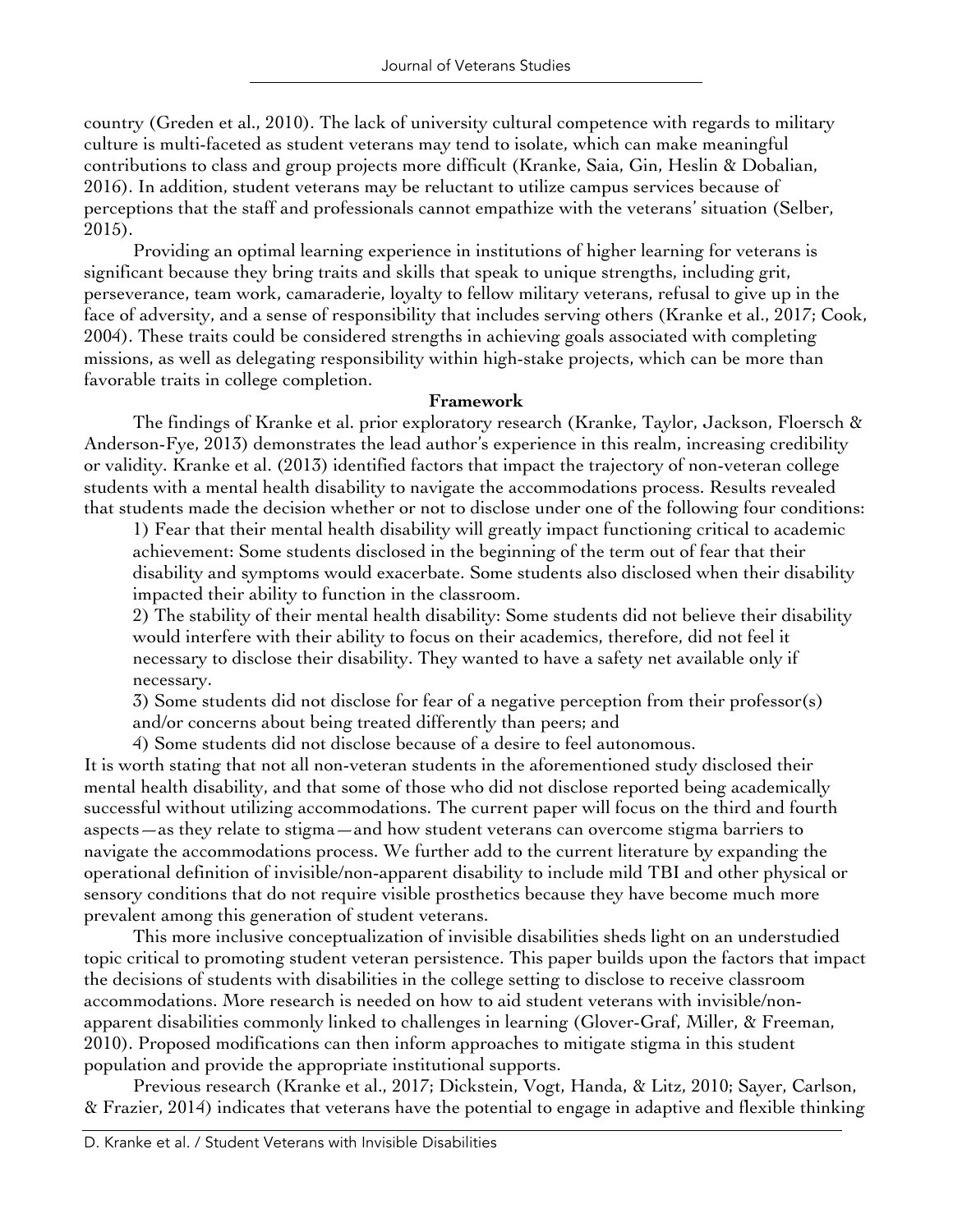to overcome stigma barriers related to help seeking. This flexible thinking is dependent on peer support and occurs over time because of wanting to improve one's condition. We are not proposing that every student veteran with an invisible/non-apparent disability must disclose their condition and seek accommodations; it is their right to make that determination. Rather, we explore how student veterans may have a smoother transition into the college setting, and ultimately feel comfortable about disclosing their invisible/non-apparent disability should the need arise.

## **Methods**

The first and second author conducted a literature search of military veterans and help-seeking behaviors in higher educational settings. We searched the PsychINFO and ERIC databases using the terms "veteran" and "classroom accommodations," which resulted in a combined total of nine hits. We then expanded the search in the aforementioned databases to include the terms "veteran," "seeking help," and "university," which generated an additional combination of 149 hits. The first and second author conducted an initial review phase by dividing up and reading titles and abstracts of these 149 hits, based on the following criteria: 1) stigma experiences among student veterans with a non-apparent disability; 2) barriers to engaging in help-seeking behaviors; and 3) conditions for acquiring counseling and other student support services in a non-military postsecondary educational setting. Articles needed to meet all three criteria to be included in the review. The list of potential articles was reduced to 24, and then we eliminated those articles that were older than 10 years. The first and second authors independently read the full text of the 16 remaining articles and that content provided us with a list of factors that may make student veterans less willing to disclose their disability in educational settings (See Table 1). The first and second authors came to an agreement on most of the factors, and when there were discrepancies, the particular author had to provide a rationale for including it. The list was then expanded to account for the additional factor. Ultimately, reporting of salient themes were based on the notion of substantial significance (Patton, 2002), which is not based upon frequency, but rather how it informs the existing literature, either confirming or adding a nuanced understanding.

## Table 1

Results of literature review

| Authors                                              | Type of<br>Article | Relevance                                                                                                                                                      |
|------------------------------------------------------|--------------------|----------------------------------------------------------------------------------------------------------------------------------------------------------------|
|                                                      |                    | Stigma among student veterans with a non-apparent<br>disability                                                                                                |
| Whealin, Kuhn, &<br>Pietrzak $(2014)$                | Review             | Provides framework for understanding help-seeking<br>behaviors and tools to promote attitude and behavior change<br>among veterans                             |
| Kulesza, Pedersen,<br>Corrigan, & Marshall<br>(2015) | Quantitative       | Investigation of young adult veterans found higher<br>perceived public stigma of treatment seeking was<br>significantly related to lower treatment utilization |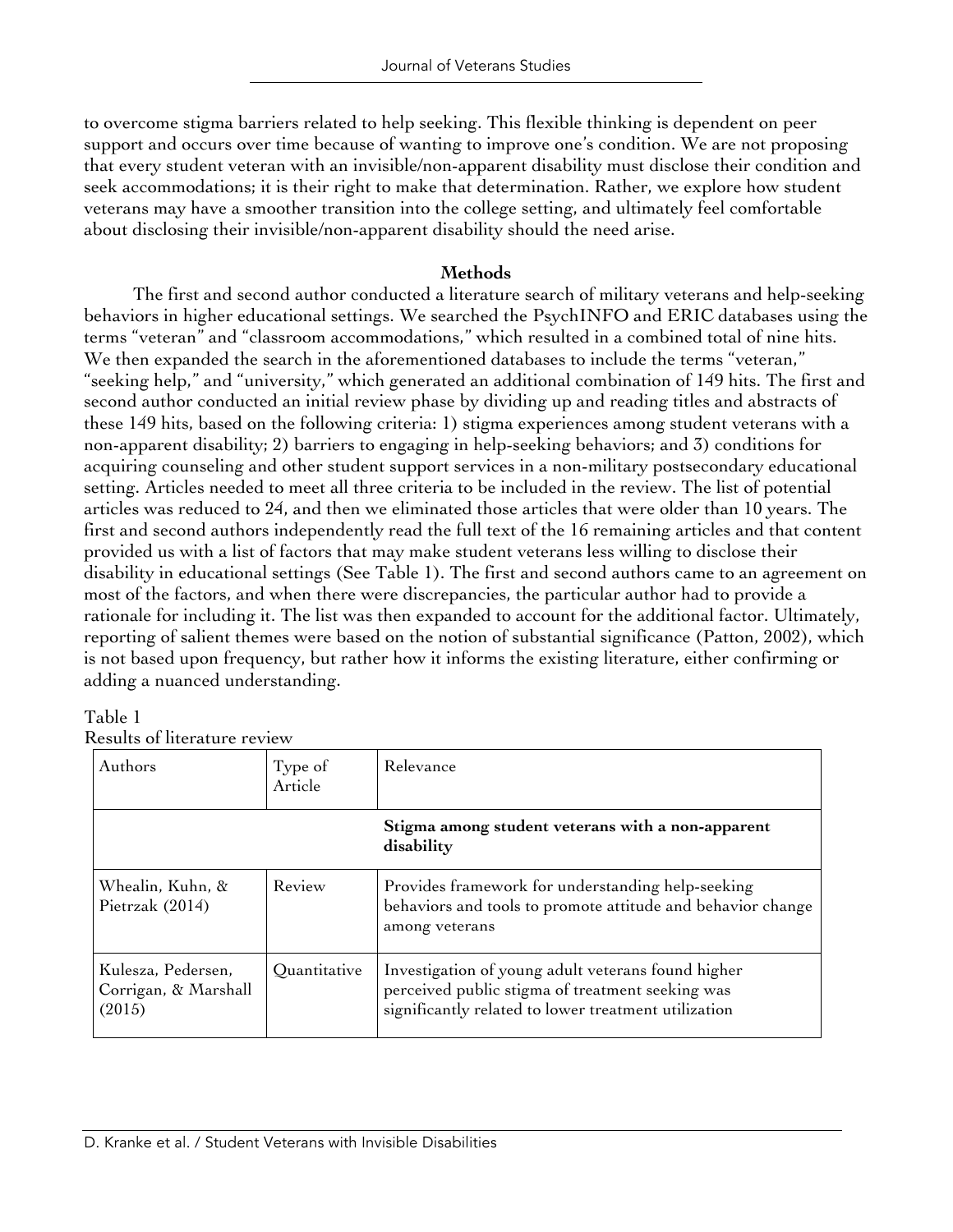| Kukla, Rattray, &<br>Salyers (2015)                   | Mixed<br>methods | Veterans serving in combat reported significantly more<br>health-related barriers than veterans who did not serve in<br>combat                                                                                                                                      |
|-------------------------------------------------------|------------------|---------------------------------------------------------------------------------------------------------------------------------------------------------------------------------------------------------------------------------------------------------------------|
| Dickstein, et al.<br>(2010)                           | Review           | Identifies cultural aspects of serving in the military that<br>enhance feelings of self-stigma; Proposes intervention<br>strategies to help veterans overcome self-stigma.                                                                                          |
| Cornish, Thys, Vogel,<br>& Wade (2014)                | Qualitative      | Identifies barriers to reintegrating: troubles relating to<br>others, psychological difficulties, and behavioral problems;<br>barriers to help-seeking include: stigma and concerns about<br>the therapy process.<br>Proposes outreach with veterans as a solution. |
| Schreiber & McEnany<br>(2015)                         | Review           | Identifies social and institutionalized factors that promote<br>veteran stigma and interventions that can mitigate stigma                                                                                                                                           |
| Michalopoulou,<br>Welsh, Perkins, &<br>Ormsby, (2017) | Review           | Describes how rates of stigma among veterans have multiple<br>subgroups and characteristics, making it difficult to<br>generalize.                                                                                                                                  |
|                                                       |                  | Barriers to veterans engaging in help-seeking behaviors                                                                                                                                                                                                             |
| Castro, Kintzle, &<br>Hassan $(2015)$                 | Conceptual       | Contains paradoxes associated with being a warrior and not<br>wanting to show vulnerabilities that make combat veterans<br>hesitant or less willing to seek help                                                                                                    |
| Glover-Graf, Miller,<br>& Freeman (2010)              | Qualitative      | Iraqi veterans reported four themes that impact the use of<br>educational accommodations: professional concerns, social<br>interactions, behavioral and emotional challenges, and<br>changing life views.                                                           |
| Kranke et al. (2017)                                  | Qualitative      | Demonstrates how combat veterans can engage in thought<br>restructuring to overcome stigma and engage in help-seeking<br>behaviors                                                                                                                                  |
| Ashley & Brown<br>(2015)                              | Quantitative     | Combat veterans prefer to seek help from other combat<br>veterans. A feeling of combat elitism was found among<br>veterans                                                                                                                                          |
| Sayer, Carlson, &<br>Frazier (2014)                   | Review           | Addresses readjustment factors among veterans with mental<br>and physical health disorders and provides risk and<br>protective factors to help these veterans sustain well-being                                                                                    |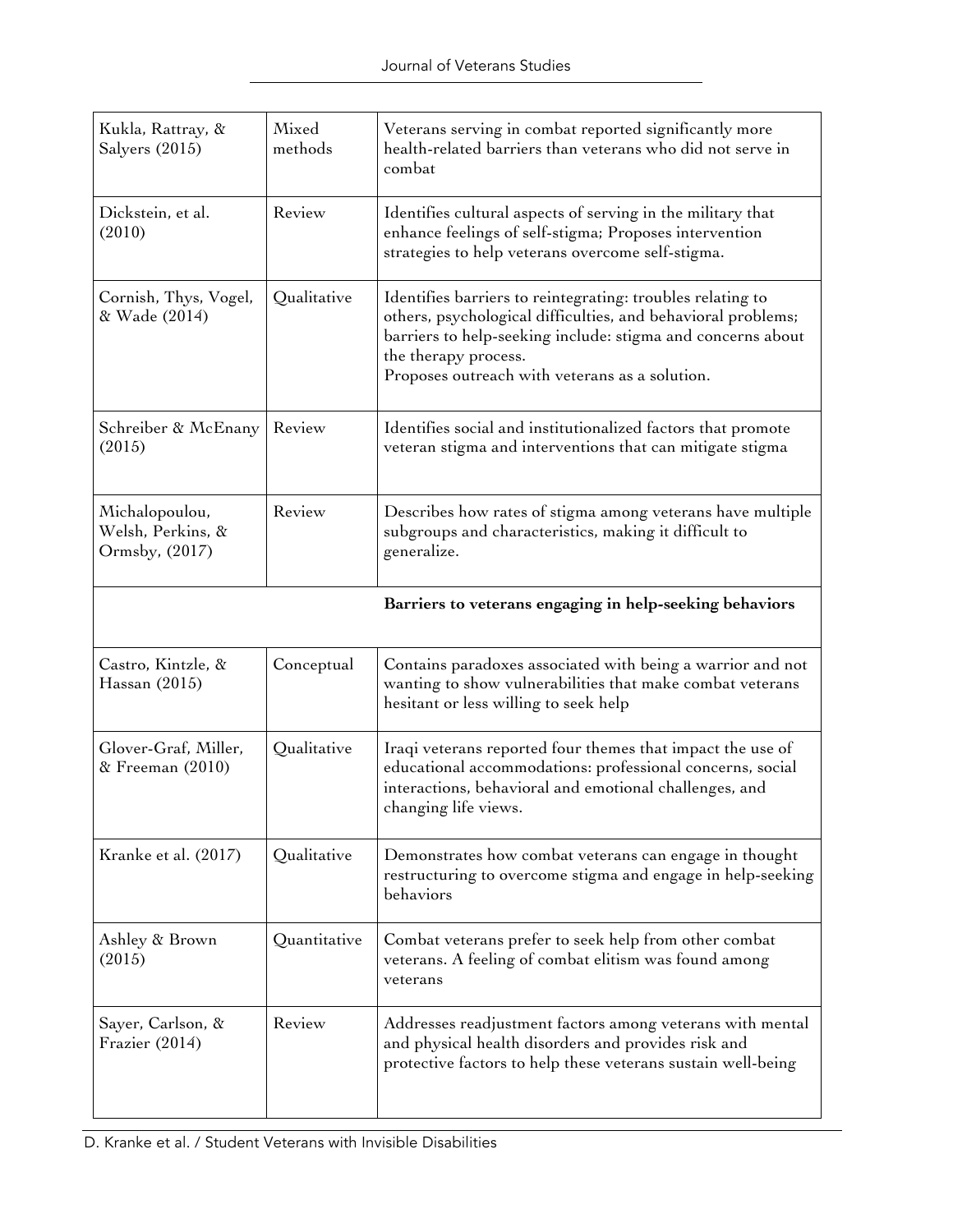| Weiss, Coll, & Metal<br>(2011) | Conceptual                         | Combat veterans' worldviews and values from a "warrior<br>ethos" perspective may impact help-seeking behaviors                                                     |
|--------------------------------|------------------------------------|--------------------------------------------------------------------------------------------------------------------------------------------------------------------|
|                                |                                    | Conditions for acquiring services in post-secondary<br>educational settings                                                                                        |
| Cook & Kim (2009)              | Report/<br>qualitative<br>findings | Compiled from a list of over 700 U.S. universities; identifies<br>individual programs and policies by university for student<br>veterans to access campus services |
| Selber (2015)                  | Conceptual                         | Suggests approaches for campus services that can make<br>academic support, behavior health services and career<br>services more veteran friendly                   |
| Shackelford (2009)             | Conceptual                         | Proposes issues that impact self-disclosure among veterans<br>in college with disabilities and provides suggestions for<br>addressing veterans' disclosure         |

In the second step, we conducted the constant comparative method (Boeije, 2002) by comparing the salient themes from our literature review with those factors consistent with the extant model (Kranke et al., 2013). This comparison helped us identify those factors that may be unique to the student veteran population. Similar to the research conducted in developing the extant model, we focused on identifying factors related to culture, perceptions of others, perceptions of help-seeking, and feelings associated with "differentness."

#### *Application to the Student Veteran Population*

This section builds on the findings related to factors associated with stigma among non-veteran students and disclosure of their non-apparent disability to receive classroom accommodations (Kranke et al., 2013):

- 1) Fear of a negative perception from their professor(s);
- 2) Concerns about being treated differently than peers with non-apparent disabilities; and
- 3) The desire to feel autonomous.

See Table 2 for a comparison of non-veteran students with student veterans as we identify nuanced aspects that may add complexities to the extant model:

#### Table 2

Proposed nuances to extant model (Kranke et al., 2013) compared with student veterans

| Extant model/applicability to<br>non-veteran students with a<br>mental health disability | Proposed modification/applicability to student veterans with<br>an invisible/non-apparent disability |
|------------------------------------------------------------------------------------------|------------------------------------------------------------------------------------------------------|
| Normality: Students want to be                                                           | Jeopardy of a Double Stigma: A student veteran may already feel                                      |
| treated the same as peers who                                                            | stigmatized for his/her military service. Additionally, having a                                     |
| do not have a mental health                                                              | disability could enhance feelings of "differentness" from non-                                       |
| disability or request                                                                    | military or non-veteran students (Glover-Graf, Miller &                                              |
| accommodations (p. 43).                                                                  | Freeman, 2010; Selber, 2015; Shackelford, 2009).                                                     |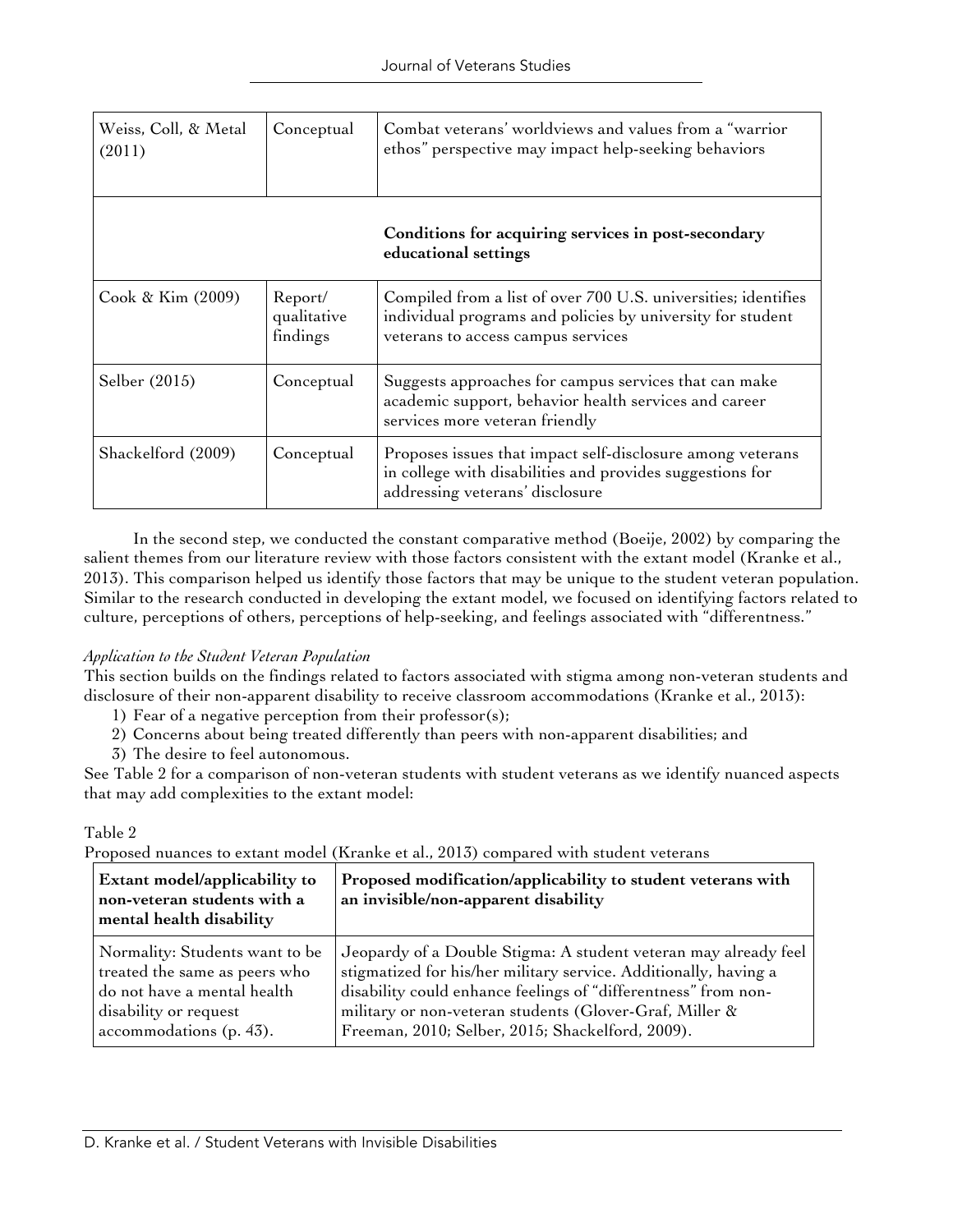| Professor/Faculty Perspective:<br>For students, opinions of<br>professors are paramount, and<br>concerns that future<br>opportunities that may evolve<br>from professor<br>recommendations may be<br>compromised (p. 43). | Lack of Cultural Competence: Some student veterans may not<br>form [intimate] relationships with others, causing feelings of<br>isolation and poor self-esteem, among others (Castro, Kintzle &<br>Hassan, 2015). Student veterans may feel that college- or<br>university-led student services do not empathize with their<br>situation because they do not understand the military culture<br>(Coll & Weiss, 2015). Therefore, we propose military-connected<br>students may refuse to ask for help to avoid interaction with<br>others who "don't get it" (Greden et al., 2010).                                                                                                                                                                                                                                                                         |
|---------------------------------------------------------------------------------------------------------------------------------------------------------------------------------------------------------------------------|-------------------------------------------------------------------------------------------------------------------------------------------------------------------------------------------------------------------------------------------------------------------------------------------------------------------------------------------------------------------------------------------------------------------------------------------------------------------------------------------------------------------------------------------------------------------------------------------------------------------------------------------------------------------------------------------------------------------------------------------------------------------------------------------------------------------------------------------------------------|
| Autonomy: College students<br>believe they should be<br>independent and not in need of<br>assistance, largely due to<br>attaining the developmental<br>milestone of separating from<br>parents (p. 43).                   | Fear of Asking for Help: "[Combat] veterans are strong and<br>courageous, yet afraid of being viewed as weak or damaged"<br>(Castro et al., 2015, p. 303). Therefore, military-connected<br>students may choose not to ask for help because it may make<br>them look weak or damaged. The fear of showing vulnerabilities<br>is usually engrained at the beginning of military training and<br>embraced throughout a veterans' tour of duty (Cornish et al.,<br>2014; Michalopoulou et al., 2017; Schreiber & McEnany, 2015).<br>Although non-veteran students may not necessarily perceive<br>them as weak or damaged for asking for accommodations,<br>student veterans do worry about perceptions of their veteran<br>peers and/or others in an authoritative position, such as a faculty<br>member (Kukla, Rattray & Salyers, 2015, Shackelford, 2009). |
| N/A                                                                                                                                                                                                                       | Potential for a Cultural Mismatch: Being a non-traditional<br>student in an academic setting, some student veterans are older<br>than non-veteran students, they may be from families that have<br>less experience in university settings, and they may be financially<br>independent from their families of origin (Selber, 2015).<br>Academic culture is not driven by team and mission needs,<br>rather, is more individualized (Ashley & Brown, 2015; Castro et<br>al., 2015) This mismatch could enhance feelings of "us vs. them"<br>(Student veteran and non-veteran student) and cause student<br>veterans to disengage from the classroom, class content, or other<br>students.                                                                                                                                                                    |

## **Implications, Strategies and Future Directions**

The factors that underlie students' unwillingness to disclose their invisible/non-apparent disability to seek accommodations are largely associated with cognition (i.e., thoughts) and reinforced beliefs. Therefore, we suggest that student veterans should be encouraged to engage in thought restructuring or reframing to help them adopt a more adaptive and/or balanced outlook while gaining control over their life situation and engaging in meaningful activities (Hansson & Bjorkman, 2005). Specifically, thought restructuring includes a process of identifying irrational thoughts, challenging/disputing them through feelings associated with having concerns validated and normalized, and replacing those cognitive and reinforced beliefs with more balanced and rational thoughts (Kranke et al., 2017). Borrowing from findings in our literature review on veterans' experiences of stigma in addressing invisible/non-apparent disabilities (Kranke et al., 2017; Castro et al., 2015; Dickstein et al., 2010; Glover-Graf et al., 2010; Selber, 2015; Shackelford, 2009), we propose the actions outlined in Table 3 to enhance student veterans' likeliness of disclosure of their non-apparent disability to receive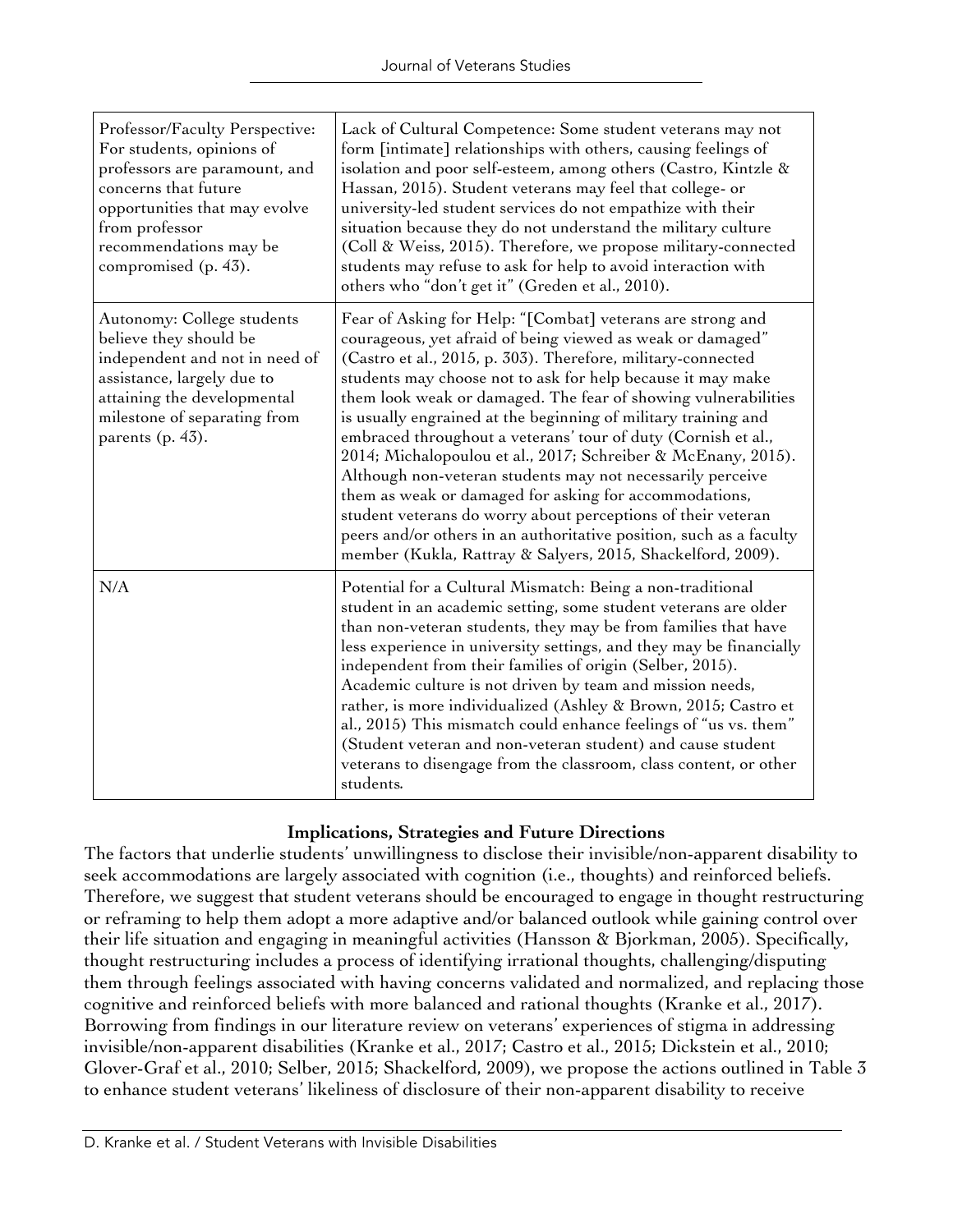classroom accommodations when they are experiencing challenges in their learning process related to their non-apparent disability. To promote effectiveness, the proposed actions require participation from key stakeholders including student veterans, educators in the classroom, and program (university) administrators. In implementing the proposed actions, care must be taken to ensure that student veterans are not expected to don a cloak of responsibility for continually educating nonveteran students, faculty, staff, and administration. Speaking for all veterans in a classroom setting, being encouraged to disclose an invisible/non-apparent disability to set a precedent, or otherwise being perceived as the person to answer questions about the military or student veteran experience will only serve to highlight differences and potentially enhance feelings of stigma.

The proposed contextual factors can inform postsecondary educational institutions and educators on culturally sensitive approaches to support student veterans with invisible/non-apparent disabilities. Becoming culturally inclusive educators who understand and validate the student veteran experience is critical to student achievement and retention (Samuels, 2014). Weiss (2015) offers information on culturally appropriate classroom strategies to build a sense of community in the classroom with student veterans where faculty members take the lead in educating themselves and others about military culture. Faculty are also reminded to be mindful of their own worldviews, stereotypes, and political ideologies and how these elements play out in the classroom experience particularly towards student veterans.

The potential underlying factors addressed in the current article offer implications for the emotional well-being and academic success of student veterans by mitigating stigma-associated factors for those with invisible/non-apparent disabilities. Future empirical research is needed to assess the robustness of the proposed contextual factors and their relevance to student veterans in higher education and whether or not these are unique to the U.S. military veteran experience (or if these factors are also present in other military systems outside of the U.S.). Additionally, assessing effectiveness of the suggested strategies may yield further insight into the stigma reduction process.

## Table 3

| Element of stigma                                                                                   | Role(s) of educator in                                                                                                                                                                                                                            | Role of student                                                                                             | Role of administration                                                                                                                                                                                                                                                                                                                                          |
|-----------------------------------------------------------------------------------------------------|---------------------------------------------------------------------------------------------------------------------------------------------------------------------------------------------------------------------------------------------------|-------------------------------------------------------------------------------------------------------------|-----------------------------------------------------------------------------------------------------------------------------------------------------------------------------------------------------------------------------------------------------------------------------------------------------------------------------------------------------------------|
| addressed                                                                                           | classroom                                                                                                                                                                                                                                         | veteran                                                                                                     |                                                                                                                                                                                                                                                                                                                                                                 |
| Reframing or<br>thought<br>restructuring<br>associated with<br>stigma and help-<br>seeking/autonomy | Modify term "disclosure<br>to receive classroom<br>accommodations for a<br>disability" to a term that<br>is more flexible<br>Normalize the need for<br>disclosure by illustrating<br>positive stories of<br>students who disclosed<br>when needed | Have recurring<br>discussions and<br>monitor progress<br>with other student<br>veterans and/or<br>liaisons. | Expand efforts to educate<br>and train educators in<br>classroom on military culture.<br>This awareness will help to<br>recognize those terms or<br>topics that trigger student<br>veterans and to frame topics<br>in a flexible manner. It will<br>also put the burden of<br>cultural awareness on<br>educators instead of the<br>student veterans themselves. |

Roles in reducing stigma among student veterans with invisible/non-apparent disabilities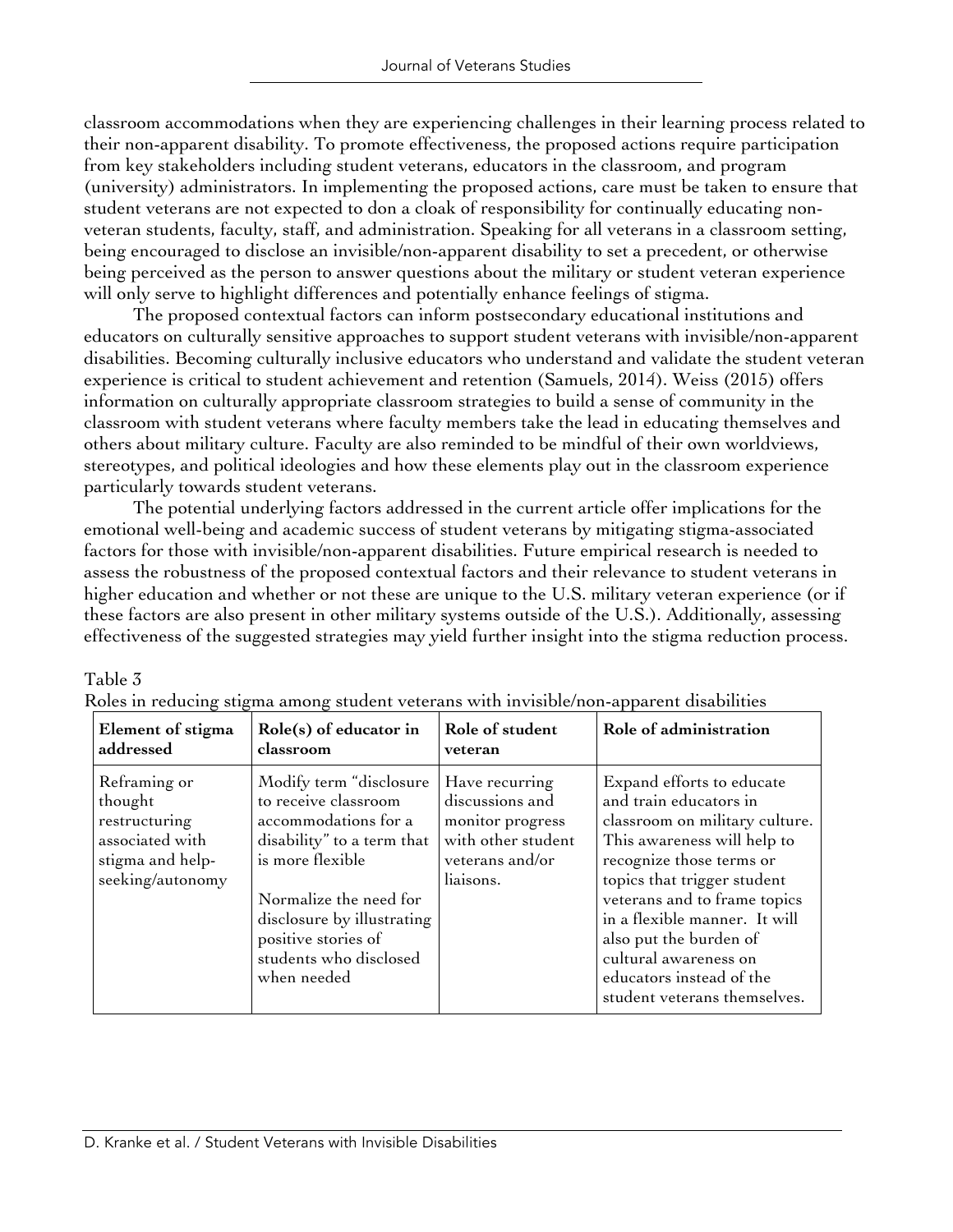| Perceptions of non-<br>veteran peers and<br>student veteran<br>peers | Engage student veterans<br>to interact with other<br>student veterans and<br>non-veteran students in<br>the classroom setting.<br>Attempt to get student<br>veterans actively<br>engaged in lectures and<br>group discussions to<br>promote feelings of<br>value, while recognizing<br>that student veterans<br>should not be expected<br>to carry the mantle for<br>educating others. | Engage in learning<br>activities with both<br>veteran and non-<br>veteran peers to<br>reduce feelings of<br>differentness and<br>disconfirm<br>stereotypes non-<br>veteran students<br>may have had of<br>student veterans. | Set up events that promote<br>interaction and inclusivity<br>between all student groups as<br>well as faculty and staff. |
|----------------------------------------------------------------------|----------------------------------------------------------------------------------------------------------------------------------------------------------------------------------------------------------------------------------------------------------------------------------------------------------------------------------------------------------------------------------------|-----------------------------------------------------------------------------------------------------------------------------------------------------------------------------------------------------------------------------|--------------------------------------------------------------------------------------------------------------------------|
| Professor/Faculty<br>Member perspective                              | Engage in trainings to<br>become more familiar<br>with military culture                                                                                                                                                                                                                                                                                                                | Invite faculty and<br>staff to attend<br>activities that focus<br>on veterans and<br>provide exposure to<br>military culture                                                                                                | Create professional<br>development sessions on<br>campus partnering with local<br>veteran organizations.                 |

#### **Conclusion**

This conceptual article seeks to enhance awareness of and the need for future research on student veterans and factors that may impact their willingness to disclose to seek academic accommodations for a non-apparent disability in higher education settings. A literature review was conducted that highlighted the contextual factors and values of military culture that may contribute to barriers to help-seeking, while also promoting strengths. These findings were then applied and compared with an existing model among non-veteran students with a mental health disability. We posit that some student veterans may be less likely to disclose of their invisible/non-apparent disability to seek academic accommodations because of any combination of the following four contextual factors:

1) the jeopardy of a double stigma; 2) lack of cultural competence among educators and persons providing academic support services; 3) student apprehension in asking for help; and 4) a potential cultural mismatch between student veterans and their non-veteran peers.

The findings from the literature review and the application to the existing model suggest that some stigma barriers held by student veterans that minimize disclosure and help-seeking may be overcome by assisting students to engaging in reframing or thought restructuring of their negative perceptions. Additionally, participation and buy-in from key stakeholders in the academic setting is essential for any model to work as it was intended. Lastly, future research should empirically test the proposed nuances among student veterans that we have proposed here, as well as the suggested interventions for reducing the potential stigma experience for student veterans with invisible/nonapparent disabilities in institutions of higher learning.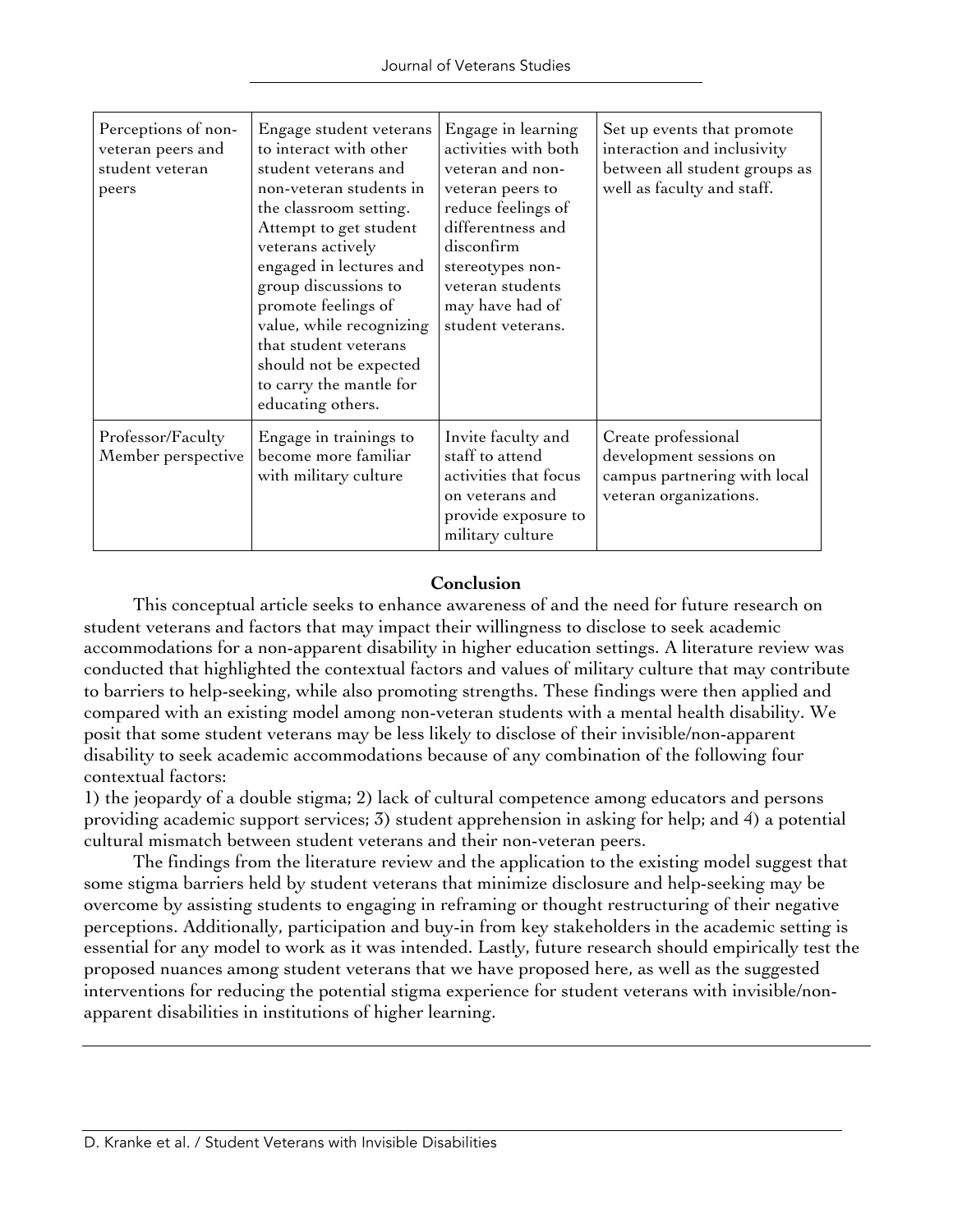#### **References**

- Ashley, W., & Brown, J. C. (2015). The impact of combat status on veterans' attitudes toward help seeking: The hierarchy of combat elitism. *Journal of Evidence-Informed Social Work*, *12*, 534–542.
- Boeije, H. (2002). A purposeful approach to the constant comparative method in the analysis of qualitative interviews. *Quality & Quantity*, *36*, 391–409.
- Carney, K., Ginsberg, S., Lee, L., Li, A., Orr, A., Parks, L., & Schulte, K. (2007). Meeting the needs of students in higher education: How well are we doing? *Delta Kappa Gamma Bulletin, 73*(4), 35–38.
- Castro, C. A., Kintzle, S., & Hassan, A. M. (2015). The combat veteran paradox: Paradoxes and dilemmas encountered with reintegrating combat veterans and the agencies that support them. *Traumatology*, *21*, 299–310.
- Cate, C. A. (2014). *Million records project*: Research from student veterans of America. Student veterans of America, Washington, DC, 1-2.
- Coll, J.E. & Weiss, E.L. (2013). Transitioning veterans into civilian life. In A. Rubin, E.L. Weiss, & J.E. Coll (Eds.) *Handbook of military social work.* (pp. 281–297). Hoboken, NJ: Wiley & Sons, Inc.
- Coll, J.E. & Weiss, E.L. (Eds.) (2015). *Supporting veterans in higher education: A primer for administrators, faculty and academic advisors*. New York, NY: Oxford University Press.
- Cook, M. (2004). *The moral warrior: Ethics and service in the U.S. military*. Albany, NY: State University of New York Press.
- Cook, B. J., & Kim, Y. (2009). From soldier to student: Easing the transition of service members on campus. *American Association of State Colleges and Universities*. Retrieved from: http://eric.ed.gov/?id=ED505982
- Cornish, M. A., Thys, A., Vogel, D. L., & Wade, N. G. (2014). Post-deployment difficulties and help seeking barriers among military veterans: Insights and intervention strategies. *Professional Psychology: Research and Practice*, *45*, 405–409.
- Dickstein, B. D., Vogt, D. S., Handa, S., & Litz, B. T. (2010). Targeting self-stigma in returning military personnel and veterans: A review of intervention strategies. *Military Psychology*, *22*, 224–236.
- Gilardi, S. & Guglielmetti, C. (2016). University life of non-traditional students: Engagement styles and impact on attrition. *Journal of Higher Education*, 82, 33-53.
- Glover-Graf, N. M., Miller, E., & Freeman, S. (2010). Accommodating veterans with posttraumatic stress disorder symptoms in the academic setting. *Rehabilitation Education*, *24*(1–2), 43–55.
- Greden, J. F., Valenstein, M., Spinner, J., Blow, A., Gorman, L. A., Dalack, G. W., Marcus, S., & Kees, M. (2010). Buddy-to-Buddy, a citizen soldier peer support program to counteract stigma, PTSD, depression, and suicide. *Annals of the New York Academy of Sciences*, *1208*, 90–97.
- Hansson, L., & Björkman, T. (2005). Empowerment in people with a mental illness: Reliability and validity of the Swedish version of an empowerment scale. *Scandinavian Journal of Caring Sciences*, *19*, 32–38.

D. Kranke et al. / Student Veterans with Invisible Disabilities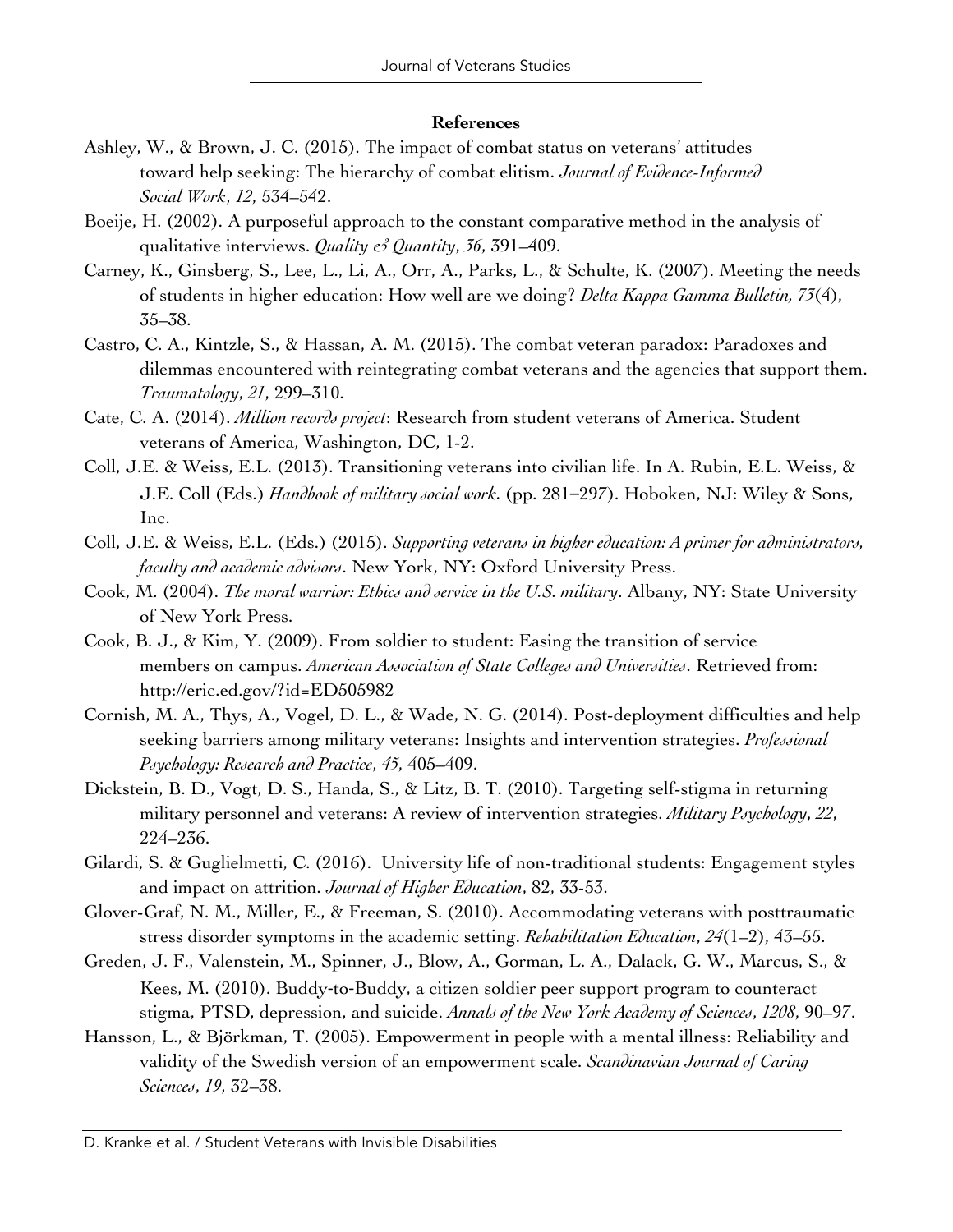- Higgins, D. M., Kerns, R. D., Brandt, C. A., Haskell, S. G., Bathulapalli, H., Gilliam, W., & Goulet, J. L. (2014). Persistent pain and comorbidity among Operation Enduring Freedom/Operation Iraqi Freedom/Operation New Dawn veterans. *Pain Medicine*, *15*, 782–790.
- Hoge, C.W., Castro, C.A., Messer, S.C., McGurk, D., Cotting, D.I., & Koffman, R.L. (2004). Combat duty in Iraq and Afghanistan, mental health problems, and barriers to care. *New England Journal of Medicine,* 351, 13–22.
- Kim, Y.M. & Cole, J.S. (2013). *Student veterans/service members' engagement in college, university life and education*. Washington DC: American Council on Education. Retrieved from: http://www.acenet.edu/news-room/Documents/Student-Veterans-Service-Members-Engagement.pdf
- Kranke, D., Saia, R., Gin, J., Heslin, K., & Dobalian, A. (2016). Applying an ecological strengthsbased perspective to veterans' experience of reintegration into civilian life. *Military Behavioral Health*, 4(1), 75-81.
- Kranke, D., Taylor, D., Jackson, S., Floersch, J., & Anderson-Fye, E. (2013). College student disclosure of non-apparent disabilities to receive classroom accommodations. *Journal of Postsecondary Education & Disability*, 26(1), 35-51.
- Kranke, D., Weiss, E., Gin, J., Der-Martirosian, C., Brown, J., Saia, R., & Dobalian, A. (2017). A 'Culture of Compassionate Bad-Asses': A qualitative study of Combat Veterans engaging in peer-led disaster relief and utilizing Thought Restructuring to mitigate mental health stigma. *Best Practices in Mental Health*, 13(1), 20-33.
- Kukla, M., Rattray, N. A., & Salyers, M. P. (2015). Mixed methods study examining work reintegration experiences from perspectives of veterans with mental health disorders. *Journal of Rehabilitation Research & Development*, *52*, 477–490
- Kulesza, M., Pedersen, E. R., Corrigan, P. W., & Marshall, G. N. (2015). Help-seeking stigma and mental health treatment seeking among young adult veterans. *Military Behavioral Health*, *3*, 230–239.
- Michalopoulou, L. E., Welsh, J. A., Perkins, D. F., & Ormsby, L. (2017). Stigma and mental health service utilization in military personnel: A review of the literature. *Military Behavioral Health*, *5*, 12–25.
- Newman, L.A., & Madaus, J.W. (2015). Reported accommodations and supports provided to secondary and postsecondary students with disabilities: A national perspective. *Career Development & Transition for Exceptional Students, 38*, 173–181.
- Patton, M. Q. (2002). Two decades of developments in qualitative inquiry a personal, experiential perspective. *Qualitative Social Work*, *1*, 261–283
- Queen, B., & Lewis, L. (2014). Services and support programs for military service members and veterans at postsecondary institutions, 2012–2013. *National Center for Education Statistics.* Retrieved from http://nces.ed.gov/pubsearch/pubsinfo.asp?pubid=2014017
- Samuels, D.R. (2014). *The culturally inclusive educator: Preparing for a multicultural world.* NY: Teachers College Press.